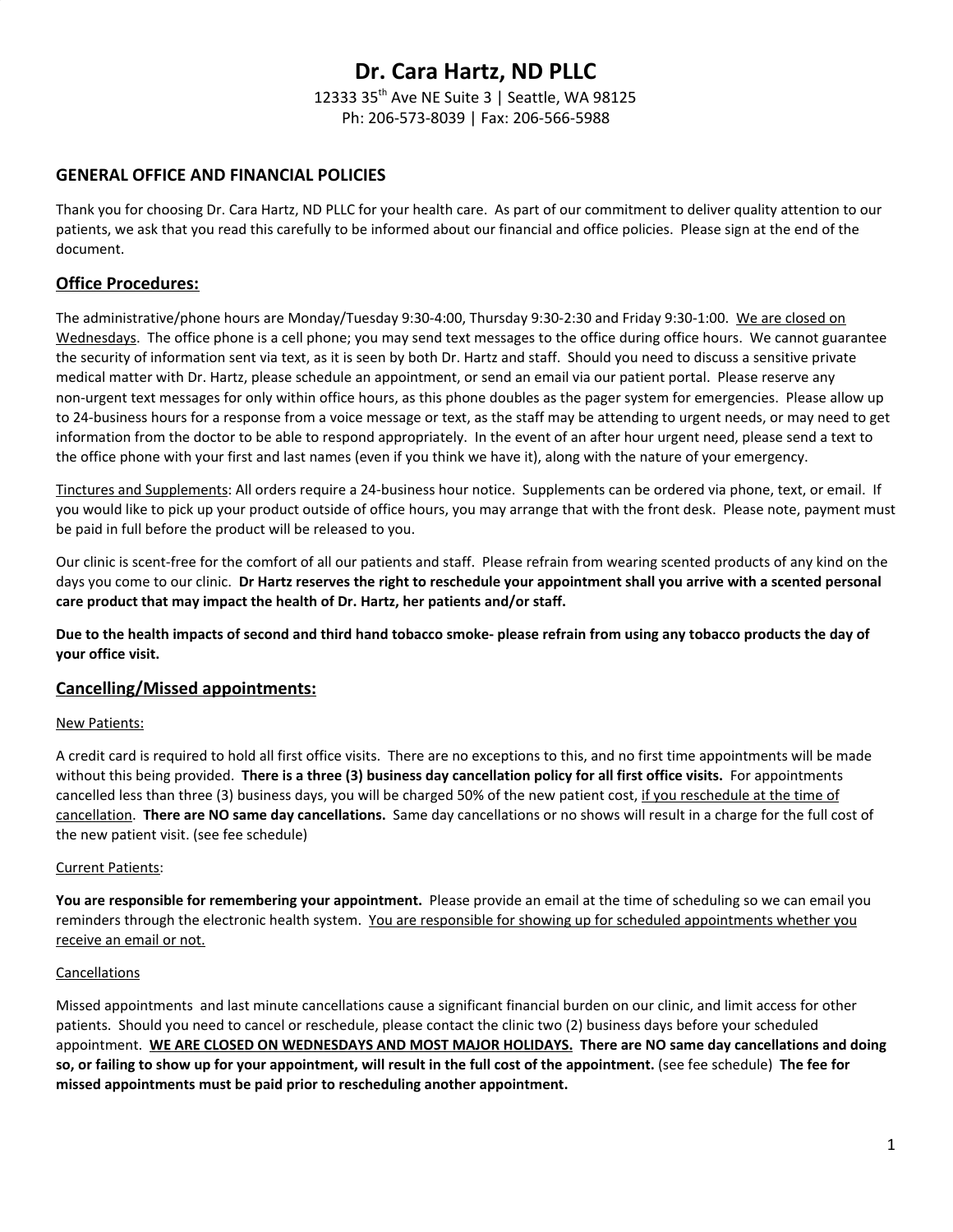Please call ahead if you are running late. We will do our best to accommodate you, but will likely have to reschedule or abbreviate your visit if you arrive more than 10 minutes late.

Unavoidable emergencies will be considered reasonable exceptions, on a case by case basis.

Excessive violations of the cancelling/missed appointment policy could result in dismissal from the practice.

## **Appointments:**

The cash rate for all office visits is as follows:

| <b>First Office Visits</b>                                                     | 75 minutes | \$350                         |
|--------------------------------------------------------------------------------|------------|-------------------------------|
| <b>Acute Visits</b>                                                            | 10 minutes | \$75                          |
| <b>Follow-up Visits</b>                                                        | 25 minutes | \$150                         |
| <b>Extended Follow-up Visits</b>                                               | 45 minutes | \$200                         |
| Phone/Video Appointments                                                       | 20 minutes | \$130                         |
| (Additional phone/video time is \$20 for every 10 minutes beyond the first 20) |            |                               |
| <b>IV Administration</b>                                                       | n/a        | \$150                         |
| Missed Appointment Fee                                                         | n/a        | cost of scheduled appointment |

Co-pays and cash services are due at the time of service. If a phone/video visit is outside of administrative hours, payment is due the next business day. If you are a cash patient, you may receive a 10% discount on services, if you pay with cash at the time of service. (This does not apply to patients with insurance and copays or supplement purchases). Your office visit is intended for **your care only.** If a family member needs to seek medical advice, they will need to schedule a separate appointment to address these concerns.

Medical advice will not be provided for family members/friends that are not established patients of Dr. Hartz. Understand that time may not permit for all concerns to be addressed in one visit; in this case, another appointment may need to be made. We suggest you make a list prior to the visit with your concerns or issues prioritized.

First office visits are scheduled at 75 minutes. Return office/follow up visits are scheduled at 25 or 45 minutes. If you prefer a 45-minute appointment, please note that based on the complexity and management of the visit, you may be billed for the time spent in office. This billable code is not always covered by your insurance plan, and you will be responsible for any non-covered fees processed by your insurance plan, or as part of your insurance plan's contracted coverage rates. If you feel you have many concerns to address, but prefer a 25-minute appointment, please come prepared with a prioritized list of your health concerns, along with an updated list of supplements/medications, and schedule future appointments on separate days.

Acute office visits are scheduled for 15 minutes and are meant to address 1 (one) urgent concern. This is not a time to address other health concerns that are part of a greater medical condition.

IV appointments are for IV administration only. They are not a time for an office visit, lab review, etc. Exceptions can be made on a case and time basis.

Dr. Hartz strives to serve each patient as an individual, with respect for everyone's time. Please understand that emergencies happen while managing patients, and time management is often affected. If Dr. Hartz is not on schedule for your appointment, be assured that you will still have your dedicated time with her in office. We suggest you schedule your visit accordingly and are not on a personal time constraint such that any lateness in Dr. Hartz's schedule limits your time and ability for her to manage your care.

#### Telemedicine Appointments

You have an option of choosing either a phone or video appointment. We have no guarantee that telemedicine appointments will be covered by your insurance. **You will be responsible for the appointment cost if your insurance does not cover it.**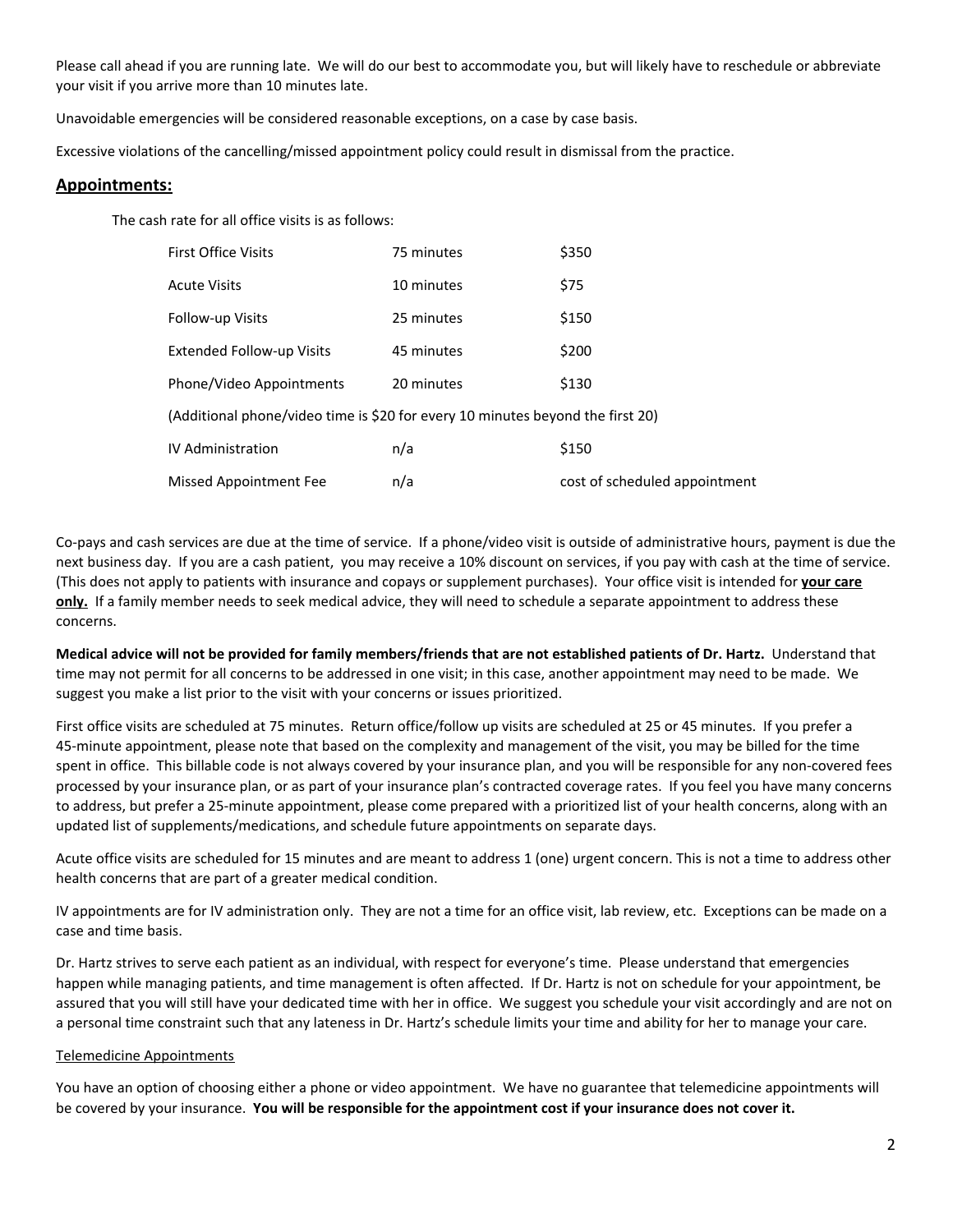For phone appointments, please provide the best number at which to reach you, and be available for 30 minutes beyond the time of your scheduled appointment. Please make sure to be in a quiet location where it is safe to discuss your healthcare needs. Also be prepared to discuss any medication or supplement changes. For video appointments, make sure you have access to the Charm EHR portal, and make sure your computer/tablet/phone is working before your appointment. If you miss your telemedicine appointment, you will be charged the missed appointment fee per the fee schedule.

## Email policy:

Medical emails intended for Dr. Hartz will only be responded to when delivered through the Charm EHR portal. Please contact the front desk if you need access to Charm. Dr Hartz no longer uses her previous gmail account for patient communications. Patients will be charged for email correspondence when seeking health advice for new concerns. The practitioner may decide that your concerns regarding new symptoms may be too complex to be managed via email, and will instead ask you to make an office visit to receive treatment. In this case, you will not be charged for the email. Emails will be assessed a fee of \$30-\$70 based on complexity of issue, and time it requires the doctor to spend managing your care and treatment. Some symptoms are billable to insurance, and will be the first attempt.

This does not include follow-up emails that have been specifically requested by your practitioner, to provide us with brief information regarding your response to treatment. In addition, you will not be charged for an email that is **SOLELY related to clarification of current treatment plans or instructions.**

## Insurance Billing:

**We do not verify benefits in office.** As a patient, you are responsible for knowing your own benefits and coverage prior to your visits. Please check your insurance coverage so you will be informed about your own coverage and will not be surprised by bills you may receive after your visits. Charges for medical care are based on the complexity of the medical problem, time spent, and our costs. Please notify the office staff of any changes to your insurance, address, or other personal information in regard to insurance billing and for the purpose of patient contact.

DISCLAIMER: Any information about benefits and coverage we may relay to you is not a guarantee of coverage by the insurance company and does not obligate us. You are ultimately responsible for your care and the fees associated with services provided to you.

## Balance Due and Collections:

You will be mailed a billing statement with any remaining charges. If your insurance does not cover a service, you are responsible for the full cost. If a balance is past due sixty (60) days or more, you will not be allowed to schedule appointments until the balance is **paid in full.** After 160 days, if the balance remains unpaid, the account will be sent to collections, at which time will be assessed a 30% fee, and be responsible for any interest and late fees that may accrue. At this point, the practitioner will no longer be able to provide care. Once we have been notified by the collection agency that the balance has been paid, resuming care will be considered on a case by case basis.

Returned checks are subject to a \$30 fee.

## Medications:

Refills: We require **2-3 BUSINESS days**' notice on refills. For refills on prescriptions written by Dr. Hartz, please ask your pharmacy to fax us a refill authorization to **206-566-5988**. You may be denied refills and required to schedule a follow-up visit prior to receiving a refill, depending on your current course of treatment. **New prescriptions require an appointment.** If you need a refill on a medication that was not originally prescribed by Dr. Hartz, you will need to schedule an appointment. **For patients on long term** protocols, medications will be refilled for the designated time ONLY to get you to your next visit. If these visits are not scheduled **within the recommended time frame NO additional refills will be given until follow up has taken place.**

## Legal/Medical Forms

If you are in need of any legal and/or medical documentations (ex: FMLA, L&I, Jury Duty excusal, disability, etc.), a separate 25-minute appointment needs to be scheduled solely for that purpose. If additional research is needed to complete paperwork, an additional fee will apply for Dr. Hartz's time.